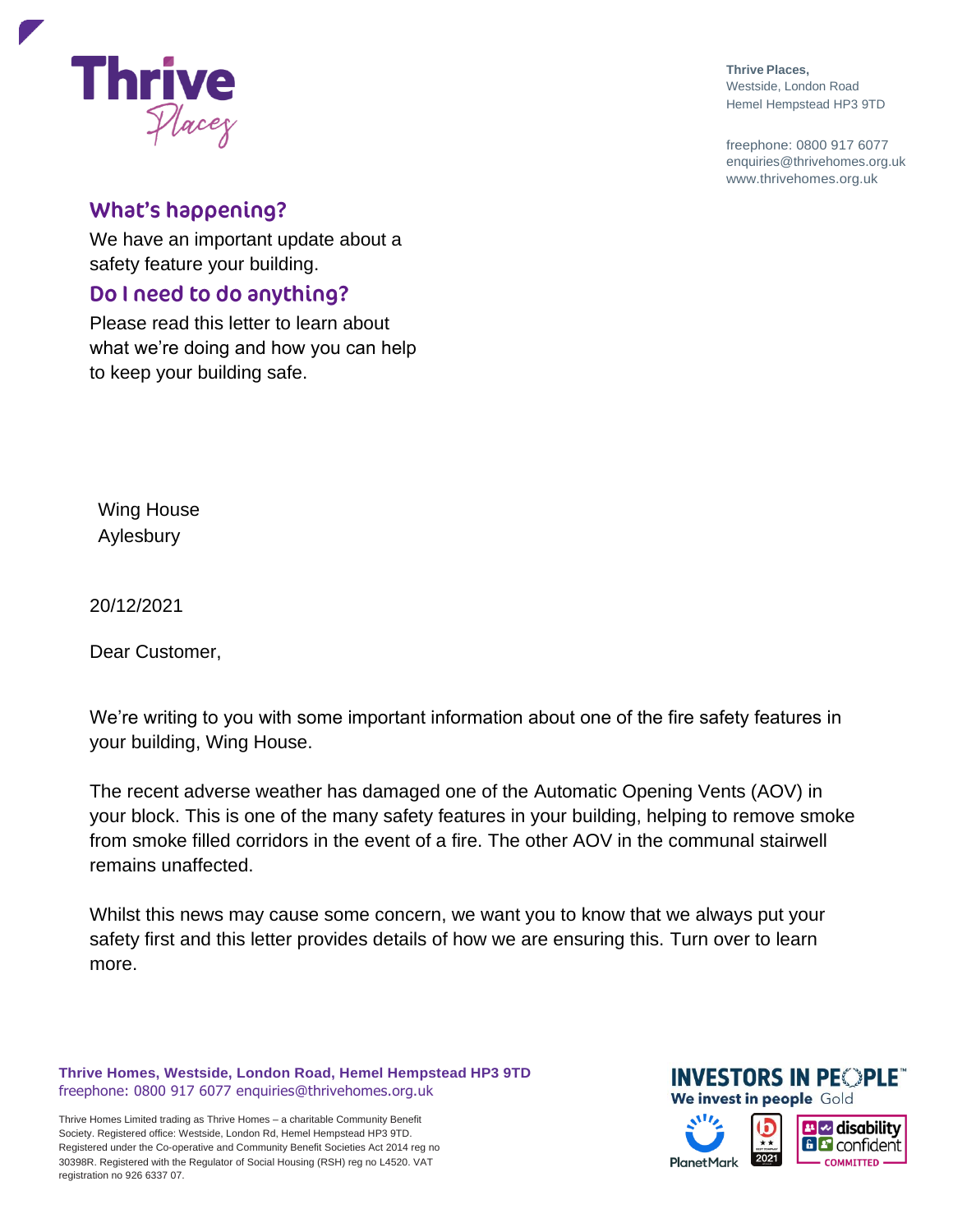

## The steps we have taken to date



## Other safety features in your building

The advice for this block is to stay put in the event of an emergency unless the fire is in your flat or the Fire and Rescue Service tell you to leave your flat. In addition to the AOV, your building is also fitted with other equipment to reduce the spread of fire – find out more overleaf.

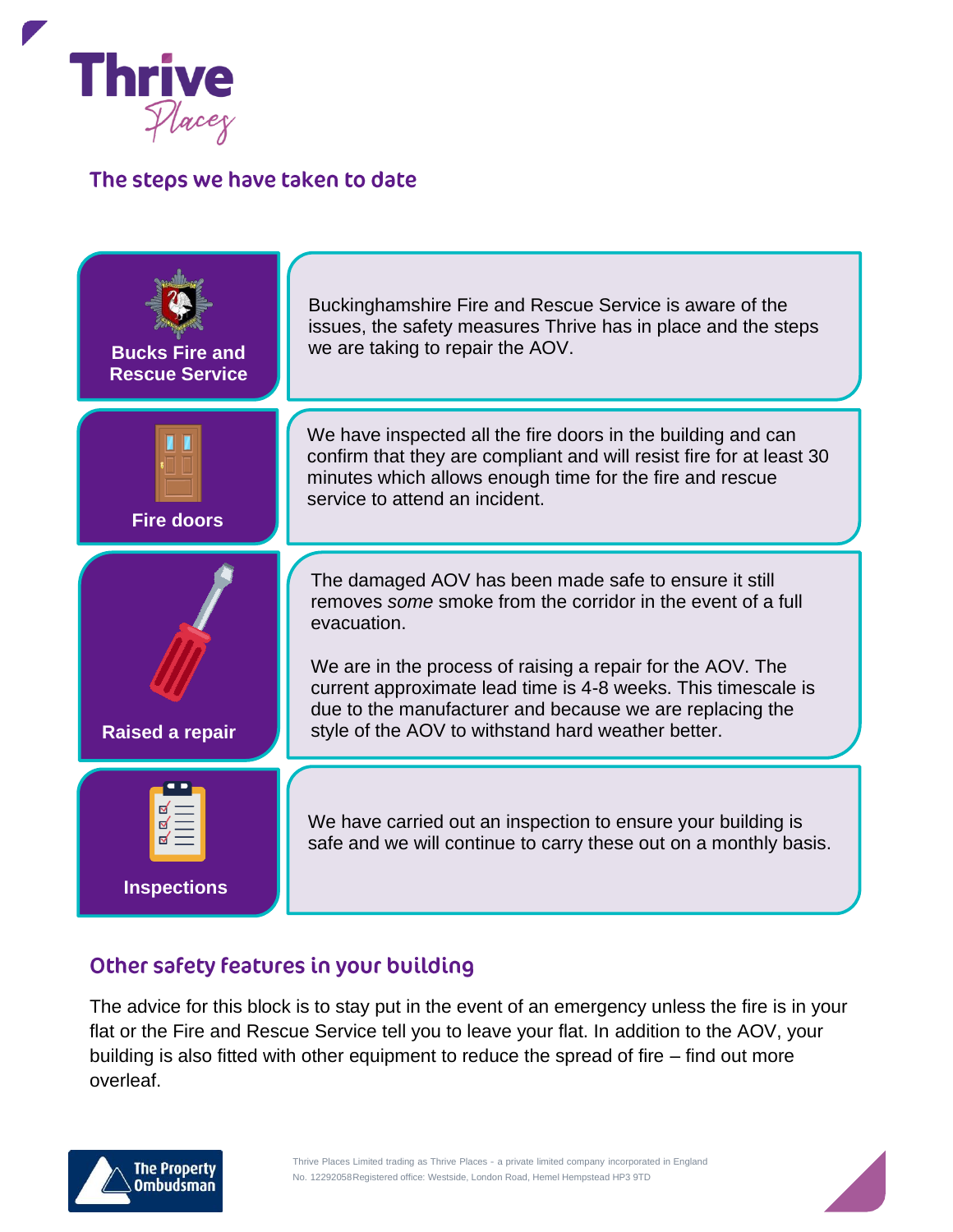

# Other safety features in your building